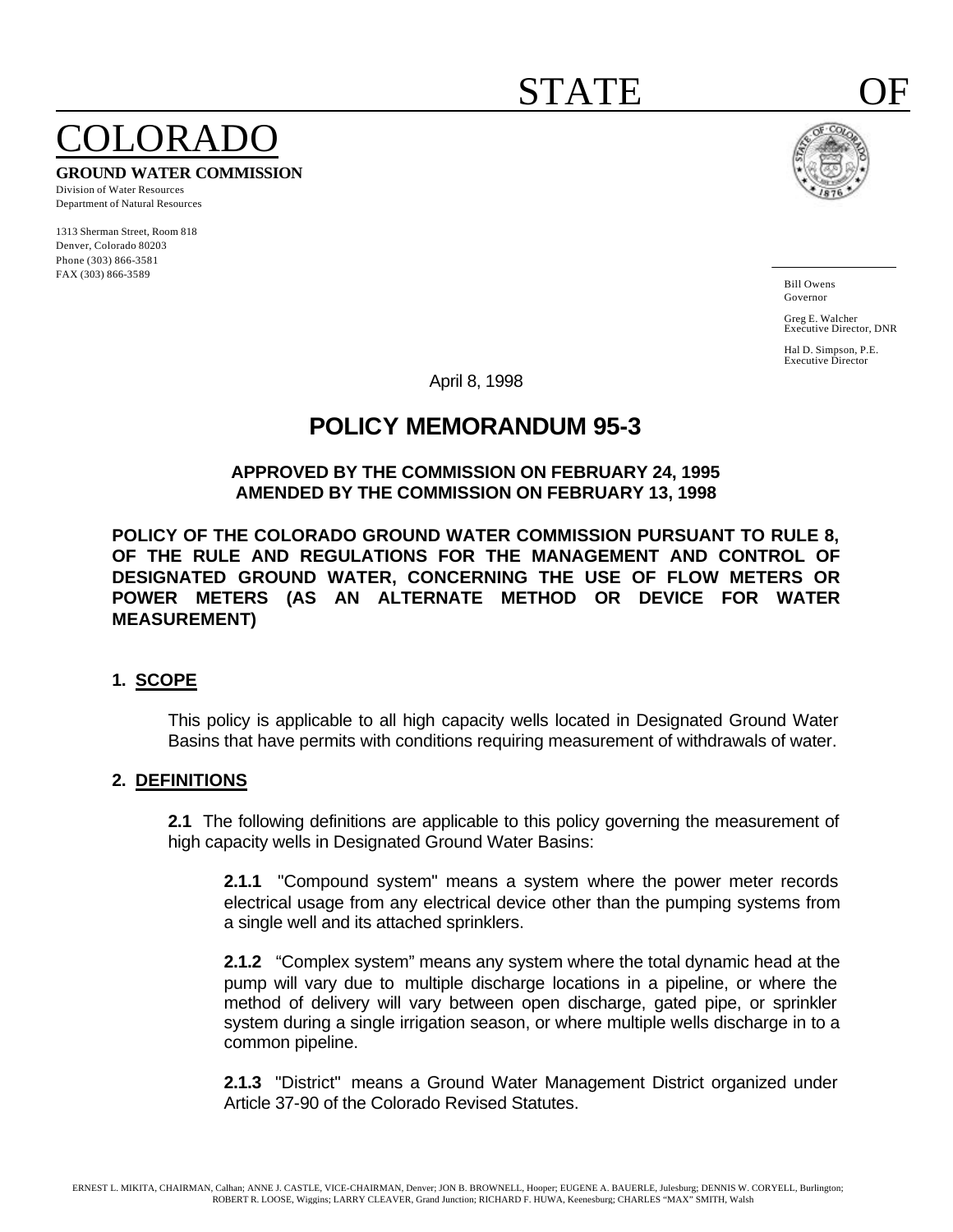**2.1.4** "High capacity well(s)" are those wells issued pursuant to 37-90-107, C.R.S., that produce designated ground water as defined in section 37**-**90-103(6), C.R.S.

**2.1.5** "Inactive well" means any well that is not in use and is disconnected from a power source.

**2.1.6** "Power coefficient" means the amount of electrical energy expressed as kilo-watt hours (KWH) consumed in pumping one acre-foot of water.

**2.1.7** "Field certified" means to verify that a flow meter is in accurate working condition under field conditions when installed or to verify that testing procedures approved by the Commission are properly adhered to when determining a power coefficient. These procedures are to be conducted under the supervision of an individual or entity annually approved for field certification by the Colorado Division of Water Resources.

**2.2** Any other term used in this policy that is defined in Article 37**-**90 or 37**-**92 is used with the meaning given therein.

## **3. GENERAL REQUIREMENTS**

**3.1** All wells within the scope of this policy shall either be equipped with a totalizing flow meter that is installed and maintained according to manufacturer's specifications and recommendations or be tested to determine a power coefficient.

**3.2** The Commission may adopt standards and specifications for the installation, calibration, testing, repair and maintenance of flow meters, or for well testing procedures to determine power coefficients.

**3.3** If the well is part of a compound system, or if the pump is driven by an internal combustion engine, the owner or user of the well must utilize the totalizing flow meter method and the provisions of section (4) of this policy.

**3.4** If the well is part of a complex system the owner or user of the well must utilize the totalizing flow meter method and the provisions of section (4) of this policy shall apply; except that the power coefficient method may be utilized after obtaining Commission approval and subject to the following:

**(a)** That power coefficients are field certified for the well under every method of delivery and for every irrigation system configuration for which the well will be operated, or as required by the Commission.

**(b)** The Commission shall use the lowest power coefficient to calculate annual withdrawal from the well.

**(c)** Calculated water withdrawals obtained by using the lowest power coefficient method are not acceptable for any type of future historic use determination.

**3.5** All flow measuring equipment or devices utilized in field certification must have an accuracy within plus or minus 2 percent.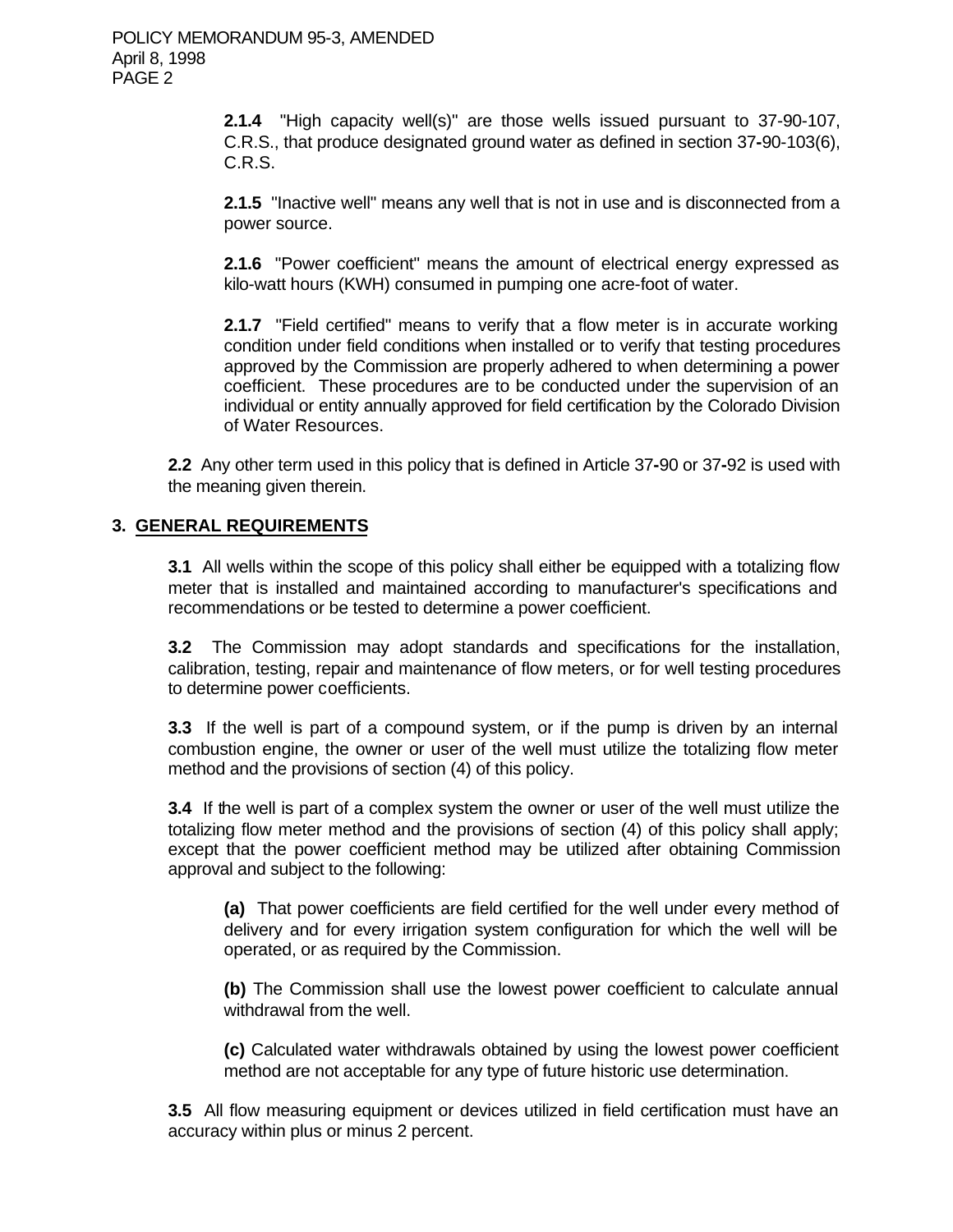**3.6** No water shall be withdrawn from any well not in compliance with this policy except to determine a power coefficient or to field certify a totalizing flow meter.

### **4. USING A TOTALIZING FLOW METER**

**4.1** Any owner of a well within the scope of this policy who installs a totalizing flow meter after the effective date of this policy shall provide written documentation, to the Commission and the district on a form prescribed by the Commission, verifying the proper meter installation and field certification. This documentation shall be received by the Commission and the district prior to any use of the well.

**4.2** The owner of any well with a flow meter that is required pursuant to Rule 8 of the Designated Basin Rules may be required to submit the form specified in section (4.1) of this policy at the request of the Commission.

**4.3** A totalizing flow meter shall be considered acceptable for the purpose of this policy if it meets the following specifications:

**4.3.1** The totalizing flow meter is capable of having an operating accuracy of plus or minus 5 percent under the manufacturer's recommendations.

**4.3.2** The totalizing flow meter shall be constructed from a material acceptable to the Commission of suitable strength and rigidity to maintain its shape and integrity under all normal field conditions. Where metals subject to rust or corrosion (cast iron, steel, or aluminum) are used, the entire surface of the body of the meter shall be protected with an impervious coating applied by the manufacturer.

**4.3.3** Totalizing flow meters shall be equipped with a direct reading odometer type totalizing register and rate of flow indicator sealed in a water tight (weather proof) case equipped with a viewing glass. The totalizing register shall provide direct readings in acre-feet or gallons, and have sufficient recording digits to assure that "roll over" to zero does not occur within three years. The rate of flow indicator shall be either a direct display of rate of flow in gallons per minute, or a center sweep hand indicating gallons or acre-feet per revolution.

**4.3.4** The totalizing register and rate flow indicator may be required by the Commission, to be sealed with a device or procedure acceptable to Commission (e.g. a wire and lead seal) to prevent tampering or unauthorized removal.

**4.4** When a totalizing flow meter is used, it shall be the owner's responsibility to keep the meter in acceptable operating condition as to provide a cumulative, accurate record of withdrawals.

**4.5** The Commission and the District shall be notified in writing of the date and person performing the field certification of a flow meter 3 days in advance of this procedure.

**4.5.1** Totalizing flow meters installed within the scope of this policy on or after the effective date of this policy shall be field certified when installed.

**4.5.2** Totalizing flow meters installed on said wells as of the effective date of this policy shall be field certified prior to any use of the well in the calendar year following the effective date of this policy, and be field certified every four years thereafter; except that any meter installed and field certified on or after February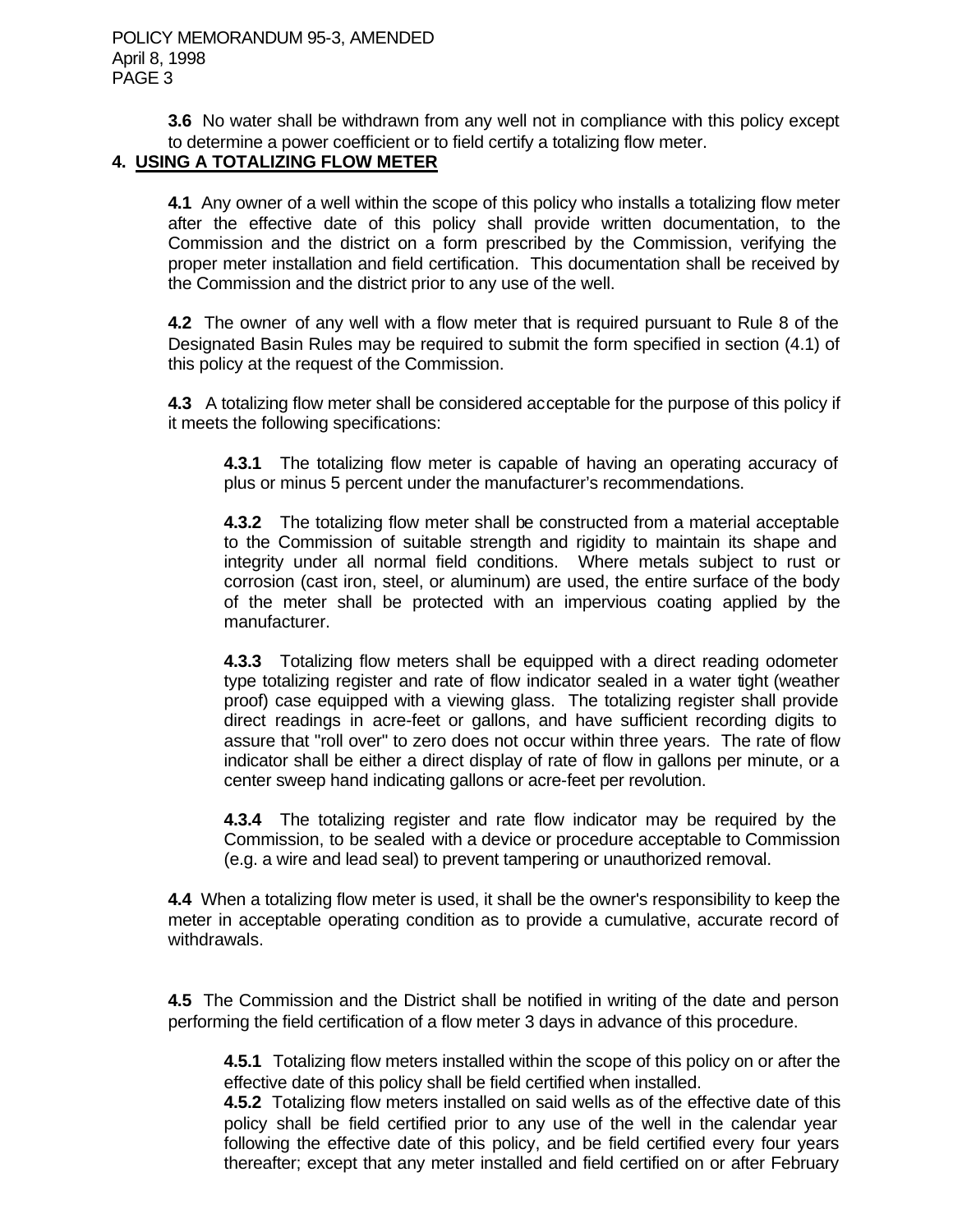24, 1995 and prior to the effective date of this policy shall be field certified every four years thereafter from the date of the last field certification.

**4.5.3** Totalizing flow meters installed on wells that are required to be administered pursuant to Rule 7 of the Designated Basin Rules are required to be field certified every four years after the date of original installation.

**4.5.4** Other flow meters that are required to be installed pursuant to Rule 8 of the Designated Basin Rules may be required to be field certified at the request of the Commission.

**4.6** If the flow meter is not operational, the well shall not be pumped unless an operating flow meter is installed or unless a specific backup water measurement program approved by the Commission is put into effect.

### **5. USING A POWER COEFFICIENT**

**5.1** Any owner of a well within the scope of this policy who utilizes a power coefficient method shall provide written documentation, to the Commission and the district on a form prescribed by the Commission, evidence that the power coefficient was properly determined prior to any use of water from the well.

**5.2** Power coefficients in existence on said wells as of the effective date of this policy shall be field certified on or after the effective date of this policy and field certified every four years thereafter; except that any field certification of a power coefficient determined on or after February 24, 1995 and prior to the effective date of this policy shall be field certified every four years thereafter from the date of the last field certification.

**5.3** The Commission and the District shall be notified in writing of the date and person performing the field certification 3 days in advance of the field certification.

**5.4** When doing a field certification, it shall be conducted when the pumping system has stabilized, i.e., both operating pressure and pumping drawdown has not changed more than 10% in the last hour.

**5.5** If there is any change or adjustment of the well pump, pump motor, irrigation system (e.g. piping, nozzling, etc.), system pressure, pumping lift or any other equipment or factor that would affect the efficiency of the pumping system and thus change the power coefficient the well must be field certified.

**5.5.1** The Commission and District shall be notified within 7 days of the change or adjustment.

**5.5.2** The well must be field certified within 30 days of reinitiating the use of the well to determine a new power coefficient.

#### **6. DATA SUBMITTAL**

**6.1** Data as to the annual amounts of water pumped from wells within the scope of this policy shall be for the calendar year and shall be filed with the Commission and District no later than February 15, of each year for the prior years withdrawals.

**6.2** Data for wells which are required to measure withdrawals but are not presently required to report these withdrawals to the Commission or District, shall record the meter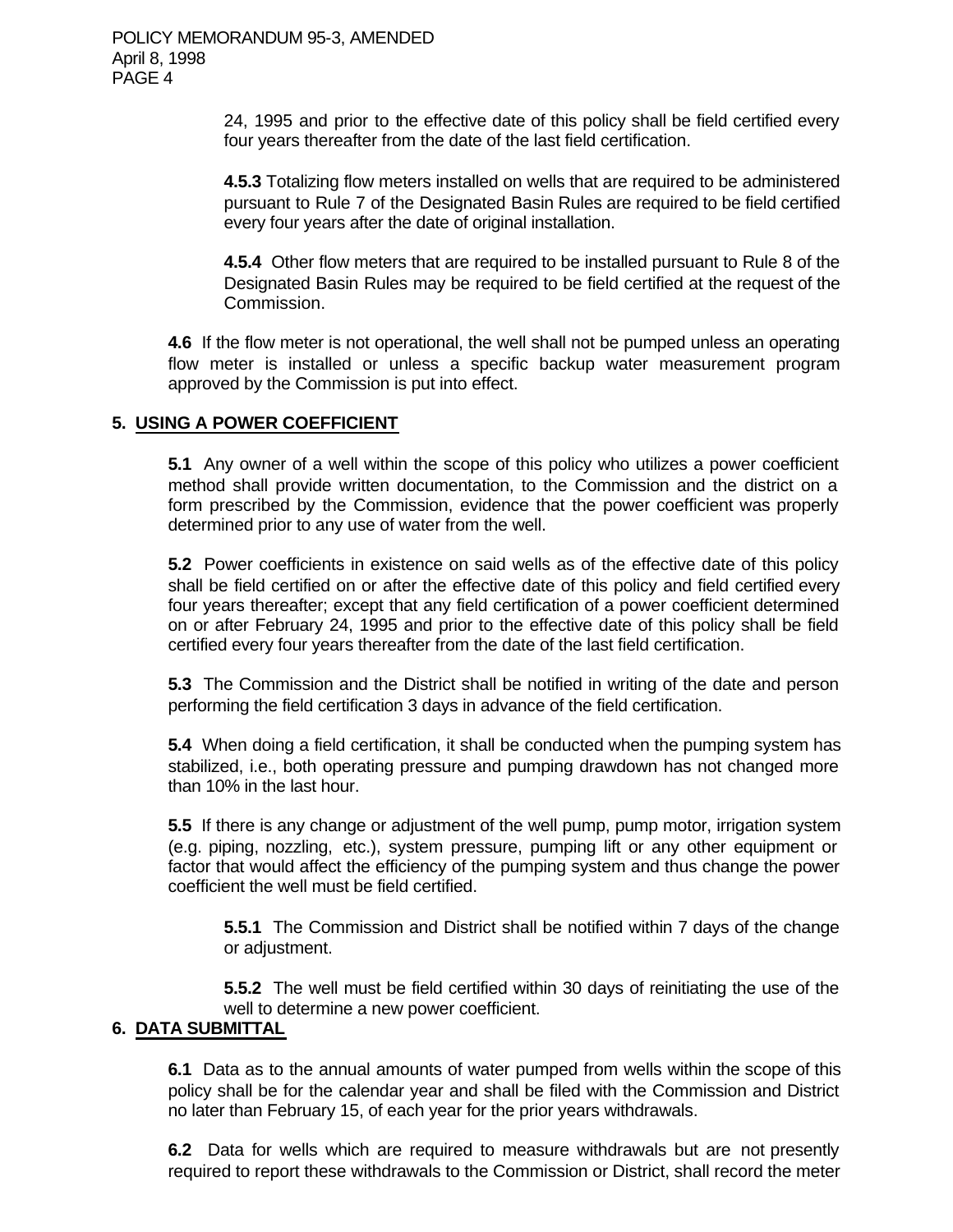readings as required by the Commission or District, and to retain these records and submit such data at the request of the Commission or District.

**6.3** Data shall be complete and shall be submitted on forms prescribed by the Commission. Incomplete forms will not be considered adequate to fulfill the data submittal requirements of this policy.

**6.4** Consent to release power company data to the Commission and the District shall be included with the data submittal.

#### **7. INACTIVE WELLS**

**7.1** Inactive wells are excluded from this policy provided a sworn affidavit, on a form prescribed by the Commission, is filed with the Commission and District by February 15 of each year, stating the status of the well as inactive.

**7.2** If the well owner desires to have the power to the well remain connected for any reason, written approval of such must be first obtained from the Commission.

**7.3** Should the well become active at any time, all aspects of this policy are immediately in effect.

#### **8. COMPLIANCE**

**8.1** Failure to comply with any of this policy may subject the well owner and/or user to court proceedings and the Commission's and the District's costs, including reasonable attorneys fees, associated with enforcement of this policy pursuant to section 37-90-110, C.R.S.

**8.2** Prior to filing any court action, the Commission and District shall notify the well owner of the violation in writing and shall advise the well owner of the date by which the violation must be corrected to avoid court proceedings, which date shall be at least ten days following the mailings of the notice to the well owner or personal service on the well owner.

#### **9. SEVERABILITY**

If any portion of this policy is found to be invalid, the remaining portion of the policy shall remain in force and unaffected.

#### **10. VARIANCE**

When the strict application of any provisions of this policy would cause unusual hardship, the Commission may grant a variance for a specific instance provided a written request for the variance is made to the Commission and the Commission finds the request justifiable.